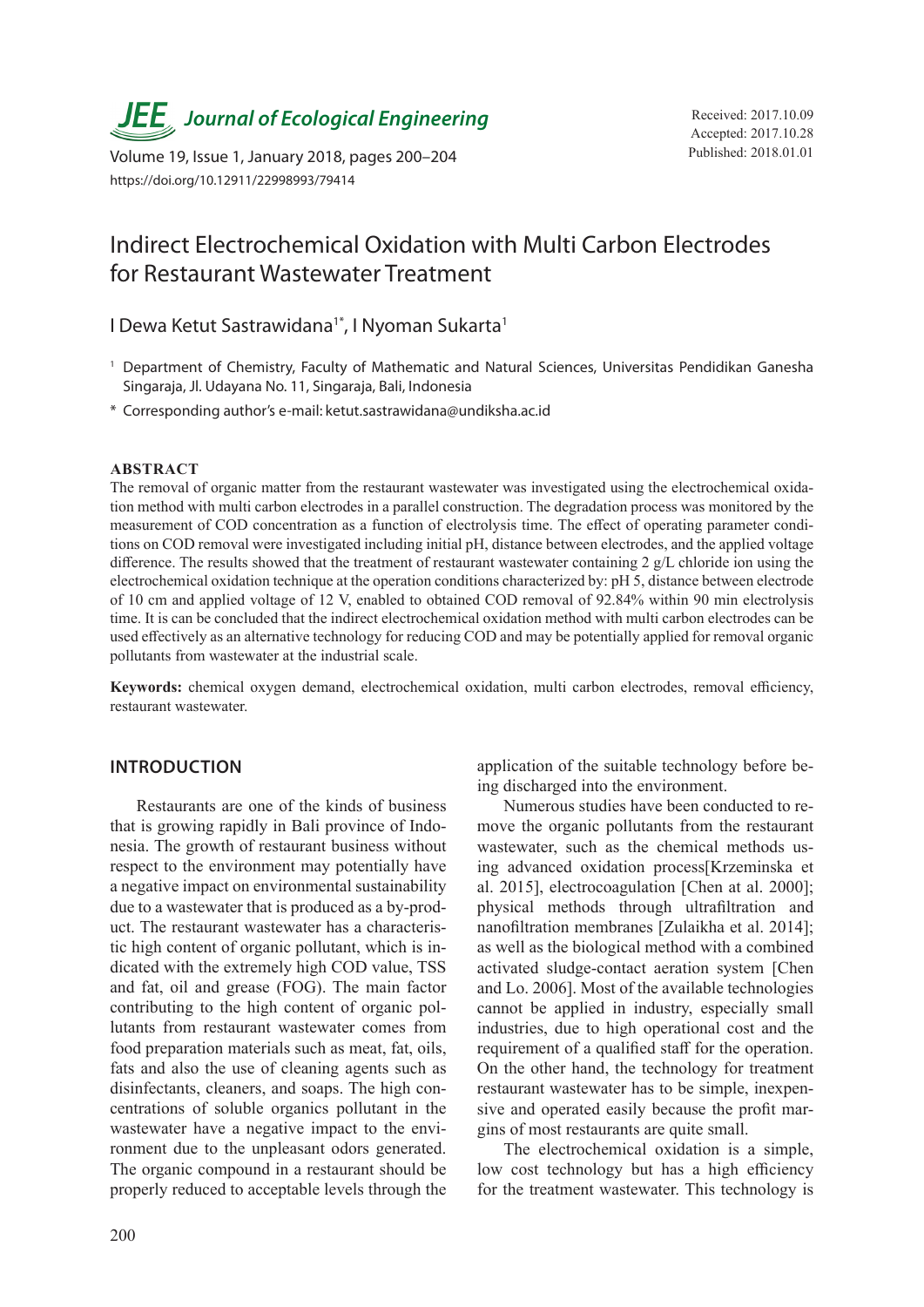relatively new and considered a green technology because it does not add any external chemicals. The electro-oxidation process of pollutants can be formed in two ways: direct oxidation and indirect oxidation. In the direct electro-oxidation, pollutants are oxidized after adsorption on the anode surface without the involvement of others substance [Can 2014]

On the other hand, the indirect electro-oxidation comprises two steps: in the first step, the electrolytes are oxidized at the anode to generate the strong oxidizing agents such as hipochlorous acid, chlorine, hydrogen peroxide. In the second step, these oxidants oxidize the pollutants and convert them into the simpler compounds like carbon dioxide and water [Rajeshwar et al. 1997]. This technology has been tested at laboratory scale and proven to successfully remove pollutants from paper mill effluent [Zayas et al. 2011], landfill leachate [Rada et al. 2013], oil refinery wastewater [Candido et al. 2013], petrochemical effluents [Huitle et al. 2014], pharmaceutical wastewater [Coria et al. 2014], textile wastewater [Subramaniam et al. 2016, Najafpoor et al. 2017] and domestic wastewater [Akarsu et al. 2017].

The aim of the present study is to assess the capability of indirect electrochemical oxidation with multi carbon electrodes in the degradation of restaurant wastewater. The operating parameters involving the initial pH, applied potential, and the distance between electrodes also were investigated.

## **MATERIALS AND METHODS**

## **Sample collection**

The restaurant wastewater under study was taken from a Chinese food restaurant in the Buleleng district of Bali, Indonesia. The samples were collected in plastic tanks; COD and initial pH before treatment were analyzed based on APHA standard methods 5220C for COD analysis and APHA standard methods 4500H for pH measurement. The measurement of Initial pH and COD value for restaurant wastewater samples were obtained for 6.75 units and 1440 mg/L.

# **The indirect electrochemical oxidation reactor set up**

The indirect electrochemical oxidation reactor was made for an acrylic sheet with dimension of 60×30×25 cm. Reactor of electrochemical oxidation set up for wastewater treatment was presented in Figure 1.

Degradation experiment of restaurant wastewater was done in an electrochemical oxidation cell reactor with a volume of 2.50 L. The multi carbon (5 anodes and 5 cathodes) with the diameter of 1 cm and length of 10 cm was used as the electrode. Multi carbon electrodes were arranged in a parallel system and connected to DC power supply. A stirrer was employed in the reactor to ensure homogeneity of the restaurant wastewater. The investigated operating parameters that influence the COD removal efficiency include initial pH, the distance between electrodes, and applied voltage.

# **RESULT AND DISCUSSION**

#### **The effect of pH**

The performance of electrochemical oxidation is pH dependent. In the electro-oxidation process, chloride ion is used as the supporting electrolyte for generating active chlorines (Cl2, HOCl and ClO-) of different ratio influenced by the pH. The effect of initial pH on COD removal efficiency of the restaurant wastewater was investigated at dif-



**Figure 1**. Performance of electrochemical oxidation reactor set up.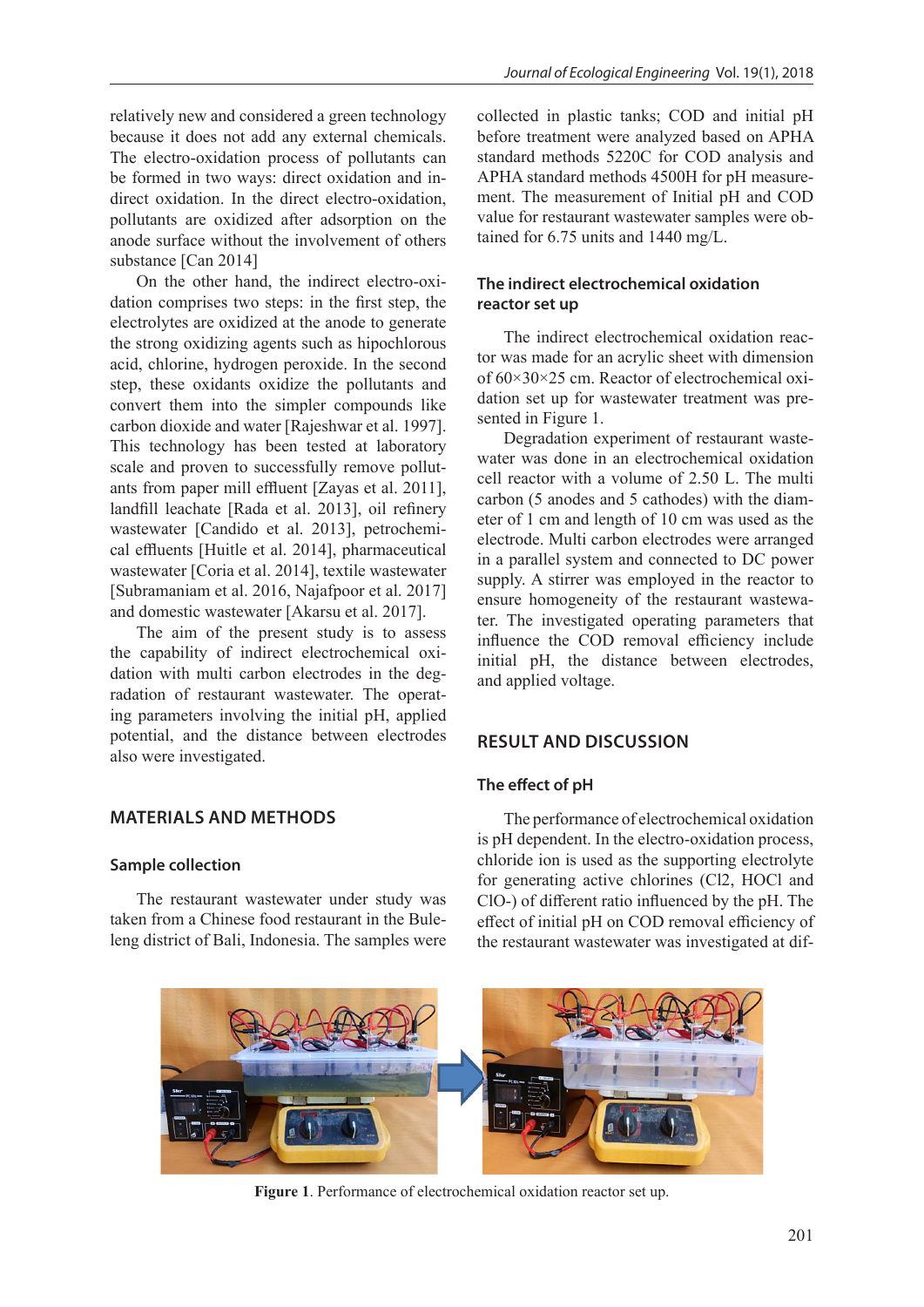ferent pH range from 3 to 10 with the use HCl and NaOH concentrated to adjust the pH. In the entire experiment, the electrolysis was performed at the voltage of 12 V with wastewater sample containing 2 g/L chloride ion. The percent COD removal in each experiment was monitored as a function of electrolysis duration. The effect of initial pH on COD removal is presented in Figure 2.

As can be observed from Figure 3, the pH is an important factor influencing the percent COD removal. The removal efficiency of COD has increased up to the pH of 5 due to the generation of hypochlorous acid at anode which would be higher at acidic condition. The electrolysis of chloride ion at anode surface generating the active chlorines  $(Cl_2, HOCl, ClO^{\dagger})$  which are strong oxidizing agents with standard reduction potential (E<sup>o</sup>red) value were 1.36 V, 1.49 V and 0.89 V vs SHE, respectively. On the basis of the standard reduction potential value, the increasing oxidant activity was as follows  $\text{HOC1} > \text{Cl}_2 > \text{ClO}$ . The proportion of active chlorines generation is pH dependent. The electrolysis of chloride ions at low pH (pH < 3.3) predominantlz produced chlorine gas, at the pH range of  $3.3 \leq pH \leq 7.5$ . The active chlorines were present as hypochlorous acid whereas hypochlorite ion was mainly present at  $pH > 7.5$  [Azeroual at al. 2017]. In this work, the obtained COD removal efficiency from restaurant wastewater was 92% at pH of 5. The optimum pH found in this research was slight different from the one obtained by Babu et al. 2012 who reported that the indirect electro-oxidation for COD removal from real polluted water reached 68% at pH of 4.5, with the applied voltage of 16 V, NaCl concentration of 0.5 g/L within 120 electrolysis time. However, this finding contrasts with Rajkumar et al. 2004, who reported that the COD removal efficiency by electrochemical oxidation treatment was not significantly influenced by the pH at the range of 3–9. They found that the treatment at the initial pH of 3–10 within 40 min changed to pH at range of 7.8–8.3 and then remained constant at pH of 8.3. A decrease in pH during the electrochemical oxidation process was also observed in our study. The change in pH from the initial pH during electrolysis time was presented in Figure 3.



**Figure 2**. Percent of COD removal efficiency as a function of electrolysis duration at the difference of the initial pH



**Figure 3**. Changing in pH during the indirect electrochemical oxidation of restaurant wastewater (initial pH 3–10)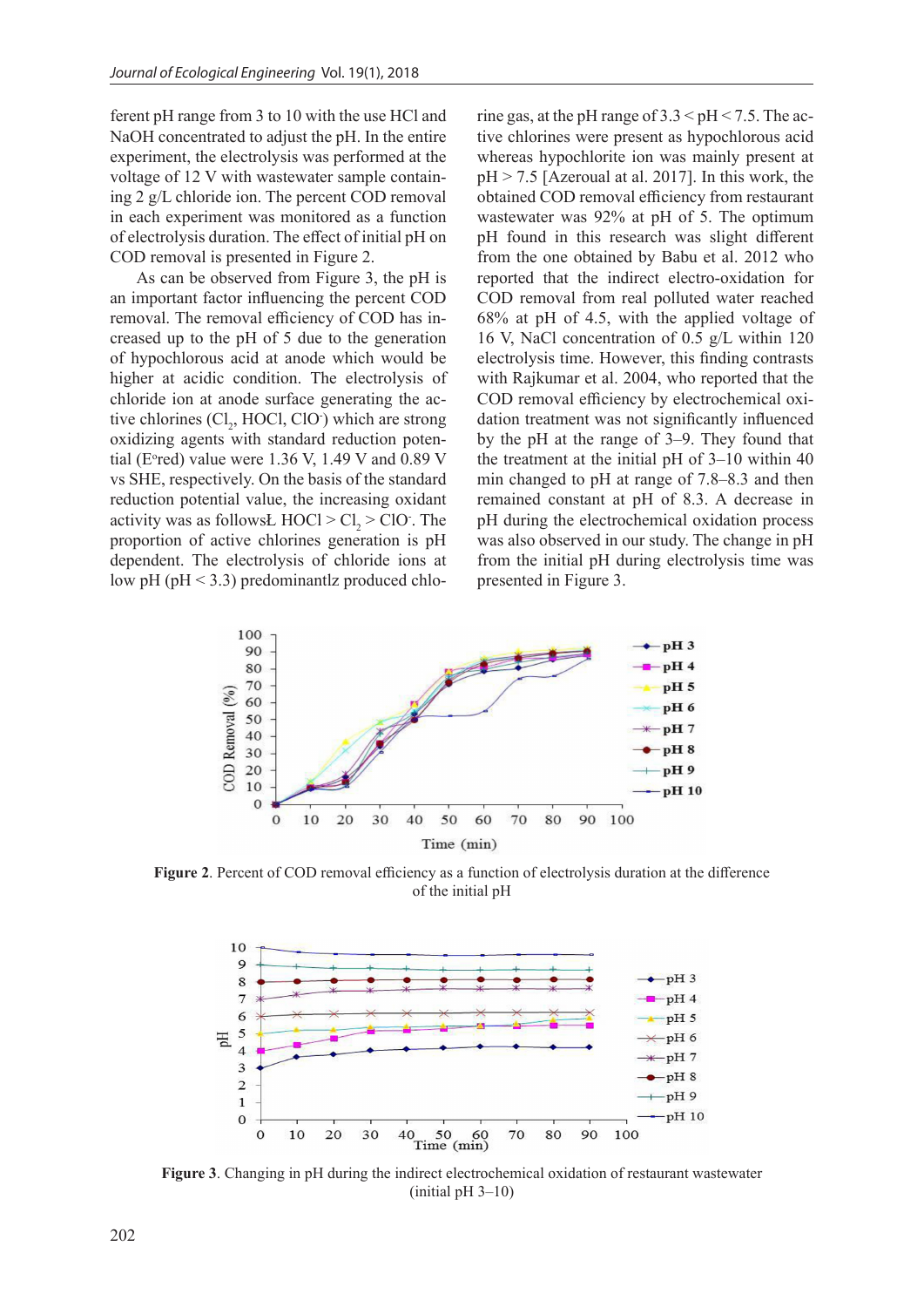In Figure 3 a change in pH during the electrooxidation process can be observed; the treatment at range of initial pH 3–10 changed to 4.25–9.56 after 90 min of electrolysis. Increasing the pH in each treatment at the initial pH of 3–8 may be caused by the hydroxide ion, which is generated at the cathode during the electro-oxidation process, whereas the treatment at the initial pH of 9 and 10 results in a slight decrease due to ion hydrogen which is generated at the anode.

## **Effect of the distance between electrodes**

In order to investigate the effect of the distance between electrodes on COD removal, the experiment was conducted at varying inter electrode distance. The effect of distance between electrodes on COD removal was illustrated in Figure 4.

Figure 4 clearly shows that COD removal from the restaurant wastewater by means of electrochemical oxidation treatment was influenced

by the distance between electrodes. At the electrolysis time range of 10 to 60 min, the COD removal efficiency increased with the decreasing distance between the cathode and anode, while COD removal efficiency was not change significantly at 60 to 90 min of electrolysis time. This result is in line with Naje et al. 2015, who found that the removal of COD from the textile wastewater was increases with decreasing inter-electrode distance.

## **Effect of potential difference**

Electrochemical oxidation was conducted using different applied voltage to examine the effect of voltage on COD removal from the restaurant wastewater. The variations of COD removal as a function of electrolysis duration at voltage 9, 12 and 15 V are presented in Figure 5.

Figure 5 shows that for each potential difference, the COD removal efficiency significantly



**Figure 4**. Percent COD removal efficiency as function of electrolysis duration at difference distance between electrodes.



**Figure 5**. Percent COD removal efficiency as function of electrolysis duration at differet applied voltage.